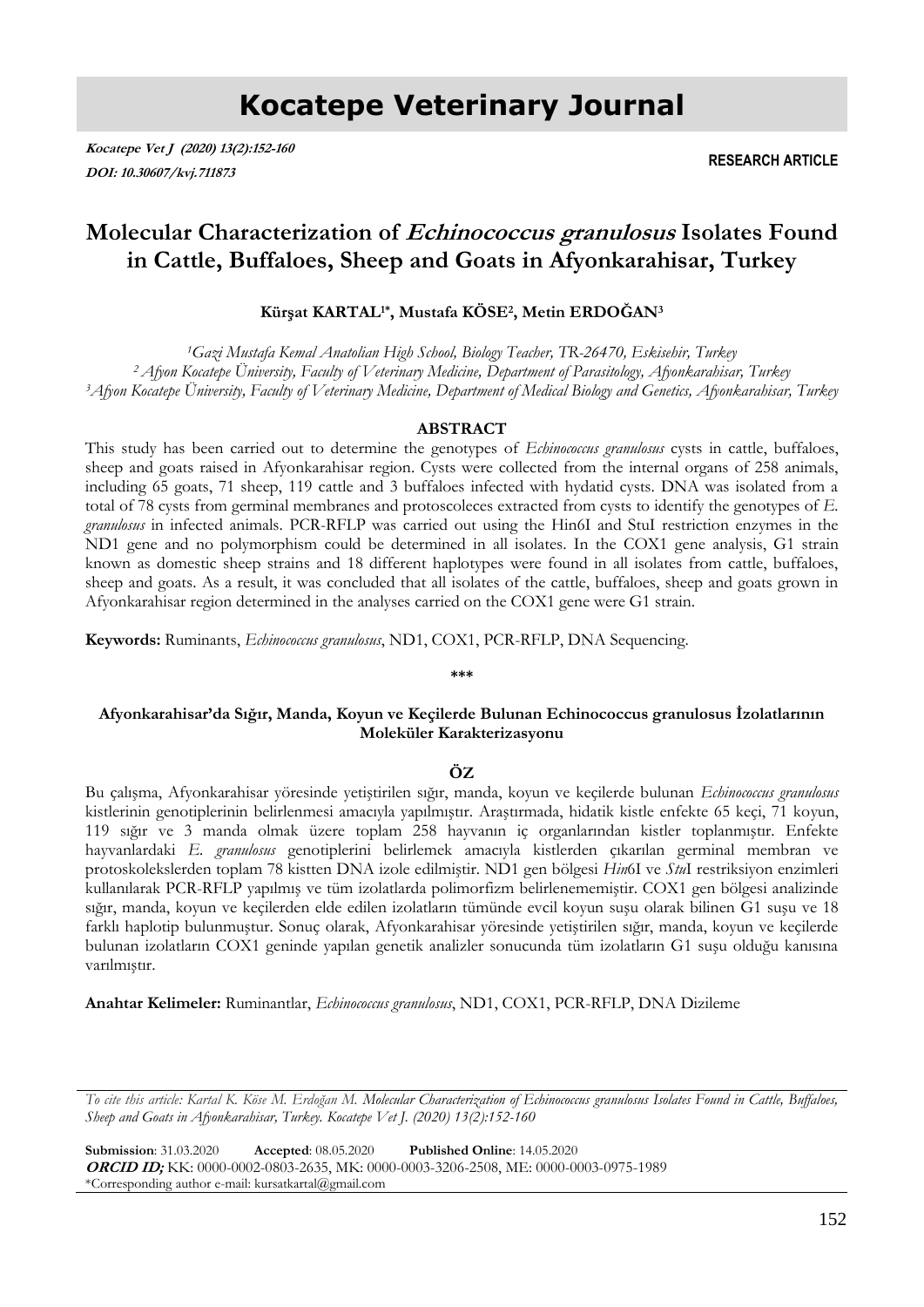#### **INTRODUCTION**

Cystic echinococcosis is common worldwide, especially in underdeveloped and developing countries (Köse and Sevimli 2008). Cystic echinococcosis is a common and important parasitic zoonosis caused by the larval stage of the genus Echinococcus (Cadona and Carmena 2013). Adult parasites are found mainly in the small intestine of the canids including dogs, foxes, wolves, jackals while the larval form is found mainly in the liver, lungs and sometimes the spleen of mostly goats, cattle, pigs, camel, deer, rabbits, monkeys, kangaroos and sometimes settling into the liver, lungs, spleen, heart, kidneys, brain and bone marrow of humans as well as poultry to cause serious public health problems as well as important economic losses. *E. granulosus* and *E. multilocularis* species are the causes of echinococcosis in Turkey. Most cases of hydatidosis encountered in Turkey are caused by the *E. granulosus* species (Merdivenci 1963, Unat et al. 1995, Barış et al. 1989, Markel et al. 1999, Toparlak and Tüzer 2000, Dalimi et al. 2002, Thompson and McManus 2002, Gıcık et al. 2004, Ayaz and Tınar 2006). The genetic diversity of Echinococcus species is evaluated as 10 different genotype strains (Nakao et al. 2007, Thompson 2008, Saarma et al. 2009, Nakao et al. 2010). These strains are G1 (sheep strain), G2 (Tasmanian sheep strain), G3 (buffalo strain), G4 (horse strain), G5 (bovine strain), G6 (camel strain), G7 (pig strain), G8 (deer strain G9 (human strain), G10 (Fennoscandian deer strain) (Eckert and Thompson 1997, Haag et al. 1997, Scott et al. 1997, Thompson and McManus 2002, Lavikainen et al. 2003, Romig et al. 2006). Full mitochondrial genome analysis of Echinococcus species led to taxonomic revision and G1-G3 genotypes were grouped as *Echinococcus granulosus* sensu stricto, G4 *Echinococcus equinus*, G5 *Echinococcus ortleppi* and G6-G10 *Echinococcus canadensis*. (Nakao et al. 2007, Thompson 2008, Saarma et al. 2009, Nakao et al. 2010). The domestic sheep strain (G1) is the most common strain in the world and host specificity is not limited to sheep. Cysts that develop in cattle are mainly sterile while those in mammals such as buffalo, camel and kangaroo are fertile (Bowles and McManus 1993, Eckert and Thompson 1997). It has been demonstrated by many molecular studies that the source of human infections is often the domestic sheep strain. Examinations of isolates obtained from different hosts in Turkey have determined that domestic sheep strains are the active strains (Utuk et al. 2008, Vural et al. 2008, Snabel et al. 2009).

The objective of this study was to determine the strains and genetic affinity of ND1 and mt-COX1 gene zones of *E. granulosus* isolates obtained from cattle, buffaloes, sheep and goats raised in central Afyonkarahisar province and its districts by PCR-RFLP and DNA sequence analysis.

# **MATERIAL and METHODS**

### **Collecting the samples**

In order to determine *E. granulosus* strains in cattle, buffaloes, sheep and goats raised in Afyonkarahisar City center and Emirdağ, Bolvadin, Şuhut, Dinar, İhsaniye districts, hydatid cysts were collected from the internal organs of 258 animals, including 65 goats, 71 sheep, 119 cattle and 3 buffaloes slaughtered in slaughterhouses between March 2010 and April 2012. The contents of the cysts from the same organ were numbered separately. Both germinal membranes and cyst fluids were examined by microscopy for protoscoleces and evaluated as fertile or sterile. The germinal membranes and protoscoleces were washed with PBS and stored at  $-20^{\circ}$ C in microcentrifuge tubes with 70% alcohol until use.

# **DNA isolation and PCR**

Protoscoleces were used primarily in the samples stored in alcohol (70%) at  $-20^{\circ}$ C while germinal membranes were used as necessary. The samples were washed with PBS before DNA extraction. DNA extraction was carried out according to Boom et al. (1990) and Höss&Paabo (1993). The DNA samples were checked for integrity on a 0.6% agarose gel, the amount and quality were measured using spectrophotometer devices (Multiscan GO and Qubit). DNA samples were adjusted to 20 ng  $/ \mu$ l and stored at  $-20^{\circ}$ C until analysis.

The primers required to amplify mitochondrial NADH dehydrogenase 1 (ND1) and cytochrome oxidase 1 (COX1) genes were designed using the FastPCR software (Kalendar et al. 2009) (Table 1).

Table 1. Primers, Tm and length of genes.

| Gene   | Primer $5'$ $\rightarrow$ 3' | Tm | <b>Base</b><br>pair |
|--------|------------------------------|----|---------------------|
| ND1 F  | gtagttactcttatgttggt         |    |                     |
| ND1 R  | cttgaagttaacagcatcacg        | 56 | 1038                |
| COX1 F | tacgttgcctgttttggctgc        |    |                     |
| COX1 R | ccagtaatcaaaggccatcacc       | 57 | 550                 |

153 The total of the PCR mixture which was 25 µl contained 50 ng DNA, 1x PCR buffer (supplied), 2 mM MgCl2, 0.2 mM dNTP set (Fermantas), 3 pmol each primer (Alpha DNA), and 1 Unit Platinum Taq DNA polymerase (Invitrogen). Reactions were carried out in an Eppendorf EpGradientS Thermal Cycler. The PCR was programmed for ND1 and COX1 at 95°C for 2 min pre-denaturation, followed by 35 cycles at 94°C for 30 s denaturation, binding at 56 - 60°C for 45 s (Table 1), elongation at 72°C. for 1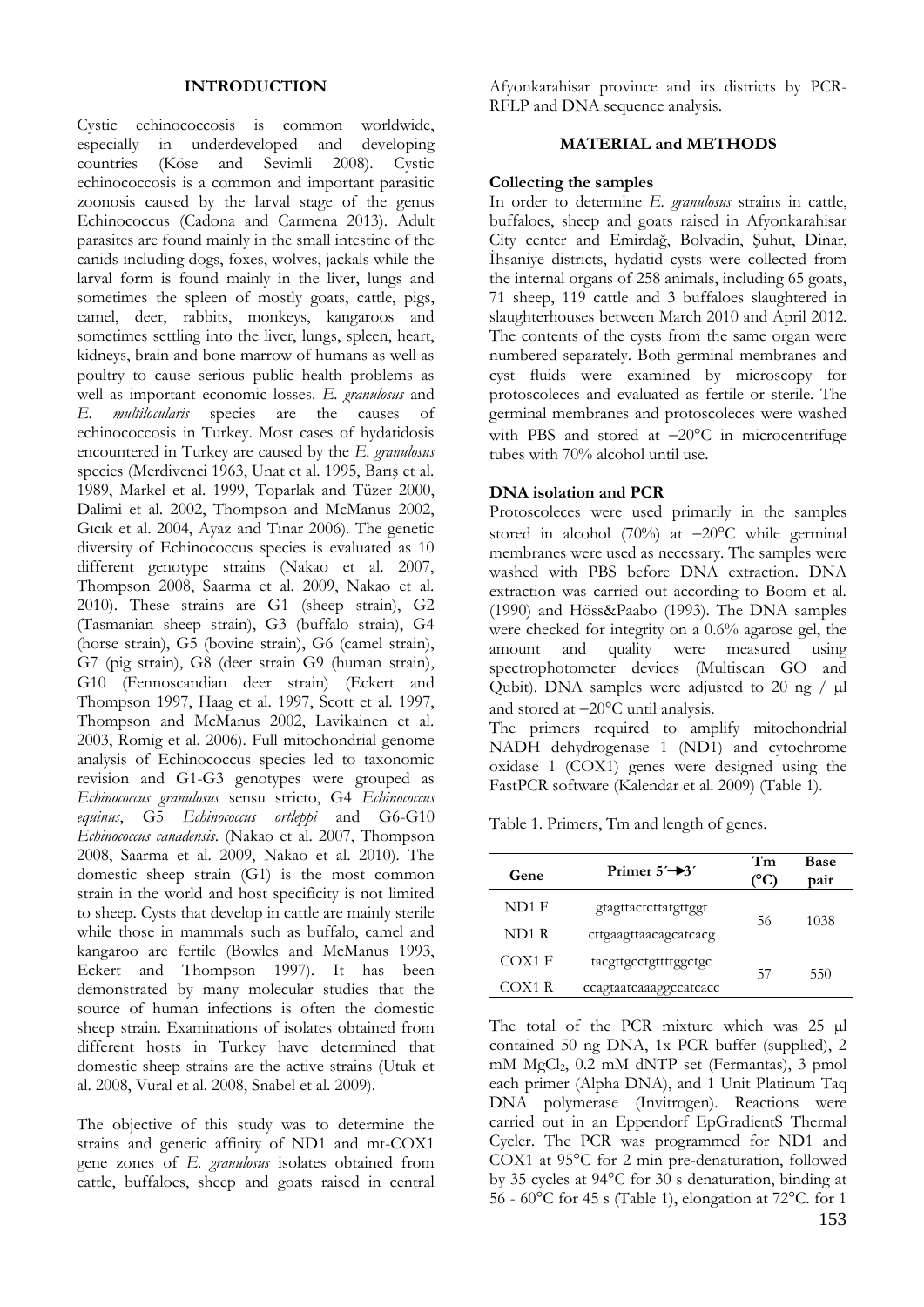min, final elongation step at 72°C for 10 min. The PCR products were checked under UV by using  $1\%$ agarose gel and GelRed (Biotium, 41003).

# **PCR-RFLP**

ND1 gene PCR products were cut separately with Hin6I (Thermo) and StuI (Thermo) restriction enzymes. For this, 8 μl of PCR product, 1 μl of restriction enzyme, 2 μl of restriction buffer and 9μl of distilled water were used. Subsequently a 14-hour incubation at 37ºC was carried out. After incubation the Hin6I and the StuI enzymes were inactivated at 65ºC and 80ºC respectively for 20 min. The products subjected to cutting were examined under UV with 2.5% agarose gel supplemented with GelRed and the band patterns of the samples were displayed (Figure 1 and 2).



**Figure 1.** Agarose gel electrophoresis image of PCR-RFLP products of the ND1 gene cut with Hin6I. M: Marker D: DNA P: PCR product H: PCR products treated with Hin6I restriction enzyme.



**Figure 2.** Agarose gel electrophoresis image of PCR-RFLP products of the ND1 gene cut with StuI M: Marker D: DNA P: PCR product S: PCR products treated with StuI restriction enzyme.

#### **Sequence analysis**

DNA double-sided sequence analysis of the PCR products of 78 isolates for the COX1 gene was carried out. PCR products were purified using 0.5μl Exo I and 1μl FastAp mixture prior to DNA sequence analysis. The mixture was kept at 37ºC for

15 minutes and at 85ºC for 15 minutes. All of samples sequenced using the BigDye® Terminator v3.1 Cycle Sequencing Kit (Life Technologies).

Sequence PCR products were purged with ethanol / EDTA / sodium acetate and the reactions were run on an ABI 3500Genetic Analyzer. The DNA sequences were edited with the Sequencher 5.4.1 computer program (Gene Code Corporation, Ann Arbor, Michigan, USA) and were aligned with BioEdit 7.0.9 Sequence Alignment (Hall 1999) programs.

# **Phylogenetic and Statistical Analysis**

The nucleotide differences between haplotypes  $(\pi)$ , the haplotype mutation rate (Ѳ) and the Tajima D value were calculated and UPGMA dendrogram was created with the Mega 4 computer package program (Tamura et al. 2007).

### **RESULTS**

As a result of DNA isolation from the internal organs of 258 animals, including 65 goats, 71 sheep, 119 cattle and 3 buffaloes infected with hydatid cysts, DNA was isolated from 78 cysts (30 goats, 26 sheep, 19 cattle and 3 buffaloes).

#### **ND1 gene**

DNA obtained from 78 isolates was used for PCR-RFLP and after the PCR analysis, a DNA sequence with the length of 1038 bp was obtained. As a result of cutting the PCR products with Hin6I and StuI restriction enzymes, two bands (Figure 1) with a 1038 bp band and two bands measuring 391 and 647 bp were observed (Figure 2), respectively. All samples showed an exemplary band structure in terms of the ND1 gene.

#### **COX1 Gene**

After PCR analysis, a length of 550 bp DNA sequence was obtained in the 1608 bp mt-COX1 gene zone. As a result of the comparison of sequence analysis, 18 different haplotypes (GenBank ID: MT318680-MT318697) were found for domestic sheep strain G1 and variants of isolates. When the distribution of these 18 haplotypes in goats, sheep, cattle and buffaloes and percentage ratios are observed, it is evident that TR\_AF001 (MT318680) haplotype is more common (Table 2).

The total number of polymorphic zones(S) for the nucleotide sequences of *E. granulosus*, polymorphic siteratio (ps), nucleotide differences  $(\pi)$ , population mutation rate (Θ) and Tajima D value are given in Table 3.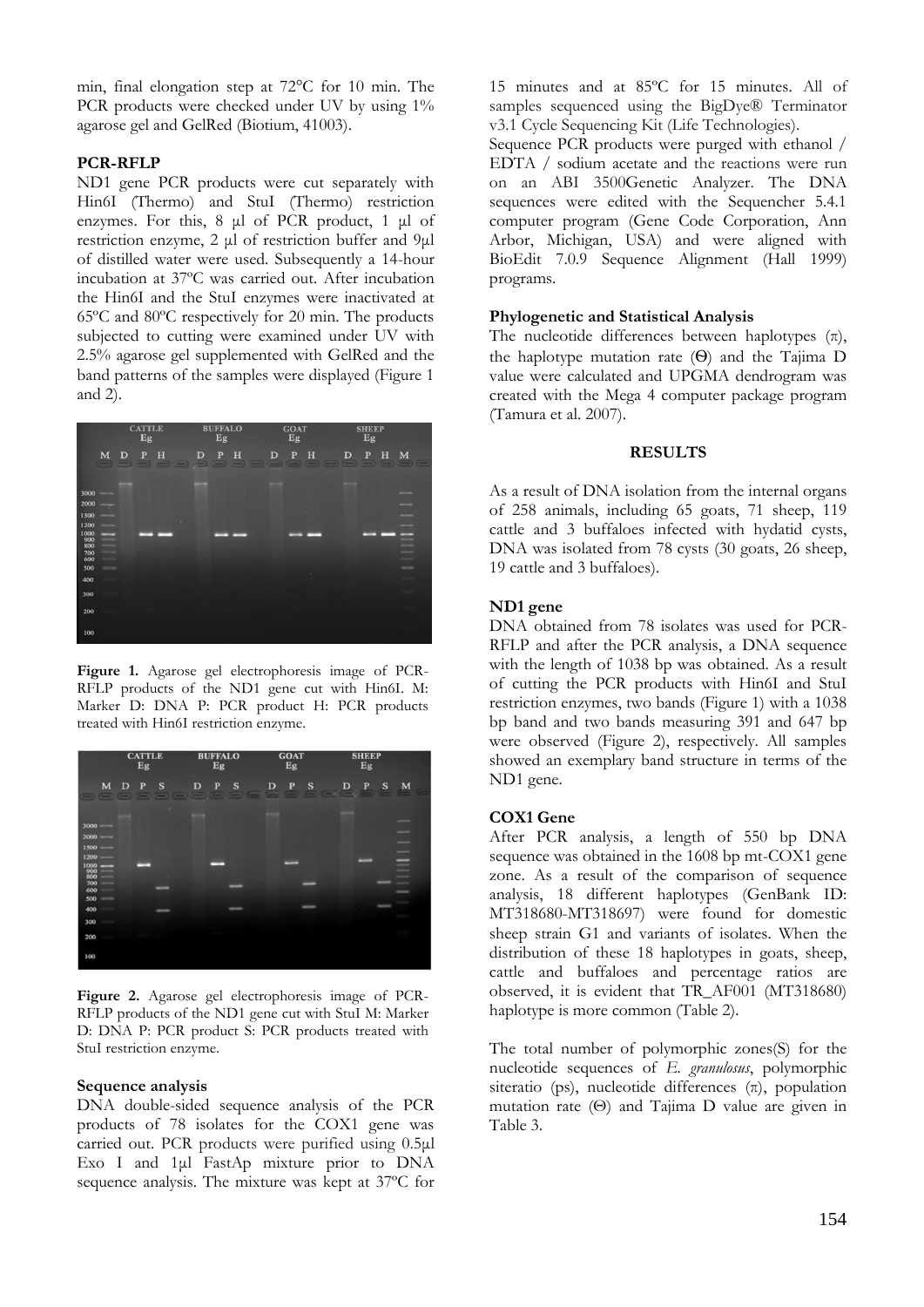| (GenBank)               |                | <b>GOAT</b>   |             | <b>SHEEP</b>  |             | <b>CATTLE</b> |             | <b>BUFFALO</b> | <b>TOTAL</b>  |
|-------------------------|----------------|---------------|-------------|---------------|-------------|---------------|-------------|----------------|---------------|
| Accession No) Haplotype | $\mathbf n$    | $\frac{0}{0}$ | $\mathbf n$ | $\frac{0}{0}$ | $\mathbf n$ | $\frac{0}{0}$ | $\mathbf n$ | $\frac{0}{0}$  | $\frac{0}{0}$ |
| (MT318680) TR_AF001     | 6              | 20,0          | 19          | 73,1          | 4           | 21,1          |             |                | 37,2          |
| (MT318681)<br>TR_AF002  | $\mathbf{1}$   | 3,3           |             |               |             |               |             |                | 1,3           |
| TR_AF003<br>(MT318682)  | 6              | 20.0          |             |               |             |               |             |                | 7,7           |
| (MT318683)<br>TR_AF004  | $\mathbf{1}$   | 3,3           |             |               |             |               |             |                | 1,3           |
| (MT318684)<br>TR_AF005  | 10             | 33,3          |             |               |             |               |             |                | 12,8          |
| (MT318685)<br>TR_AF006  | $\overline{4}$ | 13,3          |             |               |             |               |             |                | 5,1           |
| (MT318686)<br>TR_AF007  | $\mathbf{1}$   | 3,3           |             |               |             |               |             |                | 1,3           |
| TR_AF008<br>(MT318687)  | 1              | 3,3           |             |               | 3           | 15,8          |             |                | 5,1           |
| (MT318688)<br>TR_AF009  |                |               | 2           | 7,7           | 3           | 15,8          |             |                | 6,4           |
| TR_AF010<br>(MT318689)  |                |               | 2           | 7,7           |             |               |             |                | 2,6           |
| (MT318690)<br>TR_AF011  |                |               | 1           | 3,8           |             |               |             |                | 1,3           |
| (MT318691)<br>TR_AF012  |                |               | 2           | 7,7           |             |               |             |                | 2,6           |
| (MT318692)<br>TR_AF013  |                |               |             |               |             |               | 3           | 100            | 3,8           |
| (MT318693)<br>TR_AF014  |                |               |             |               | 1           | 3,8           |             |                | 1,3           |
| (MT318694)<br>TR_AF015  |                |               |             |               | 3           | 15,8          |             |                | 3,8           |
| TR_AF016<br>(MT318695)  |                |               |             |               | 1           | 3,8           |             |                | 1,3           |
| (MT318696)<br>TR_AF017  |                |               |             |               | 1           | 3,8           |             |                | 1,3           |
| TR_AF018<br>(MT318697)  |                |               |             |               | 3           | 15,8          |             |                | 3,8           |
| <b>TOTAL</b>            | 30             |               | 26          |               | 19          |               | 3           |                |               |

**Table 2.** Haplotype Distributions and Percentage Ratios in Goats, Sheep, Cattle and Buffaloes.

Accordingly, the polymorphism of the 20 COX1 gene of 78 *E. granulosus* was determined and the polymorphism rate was approximately (ps) 3.6%, the population mutation rate (Θ) 0.7%, nucleotide difference  $(\pi)$  0.4% and Tajima D value was

calculated as 1.1067 (Table 3). The average evolutionary differentiation coefficient and standard error of the studied *E. granulosus* cysts was estimated to be  $0.351 \pm 0.042$  (Table 4).

**Table 3.** Tajima Neutrality Test Results of Samples.

| m  | $\sim$ | $p_{s}$ | Θ     |       |           |
|----|--------|---------|-------|-------|-----------|
| 78 | 20     | 0.036   | 0.007 | 0.004 | $-1.1067$ |

|  |  |  |  |  |  | Table 4. Mean evolutionary differentiation between DNA sequences belonging to E. granulosus in species. |
|--|--|--|--|--|--|---------------------------------------------------------------------------------------------------------|
|--|--|--|--|--|--|---------------------------------------------------------------------------------------------------------|

| <b>Species</b> | a     | S.E.  |
|----------------|-------|-------|
| Goat           | 0.005 | 0.002 |
| Sheep          | 0.001 | 0.001 |
| Buffalo        | 0.000 | 0.000 |
| Cattle         | 0.005 | 0.002 |

The nucleotide differences of the haplotypes in the mt-COX1 gene are given in Table 5. When the genetic relationships between haplotypes are examined, it is observed that TR\_AF013 (MT318692) haplotype which is formed by buffalo isolates and TR\_AF003 (MT318682) haplotype consisting of goat isolates (Figure 3) and evolutionary distance value is

calculated as 0,007 (Table 6). When the haplotypes are evaluated in terms of evolutionary distances, the highest TR\_AF018 (MT318697) haplotype was found between the TR\_AF004 (MT318683) haplotype and TR\_AF018 (MT318697) haplotype and TR\_AF014 (MT318693) haplotype (0.015) (Table 6).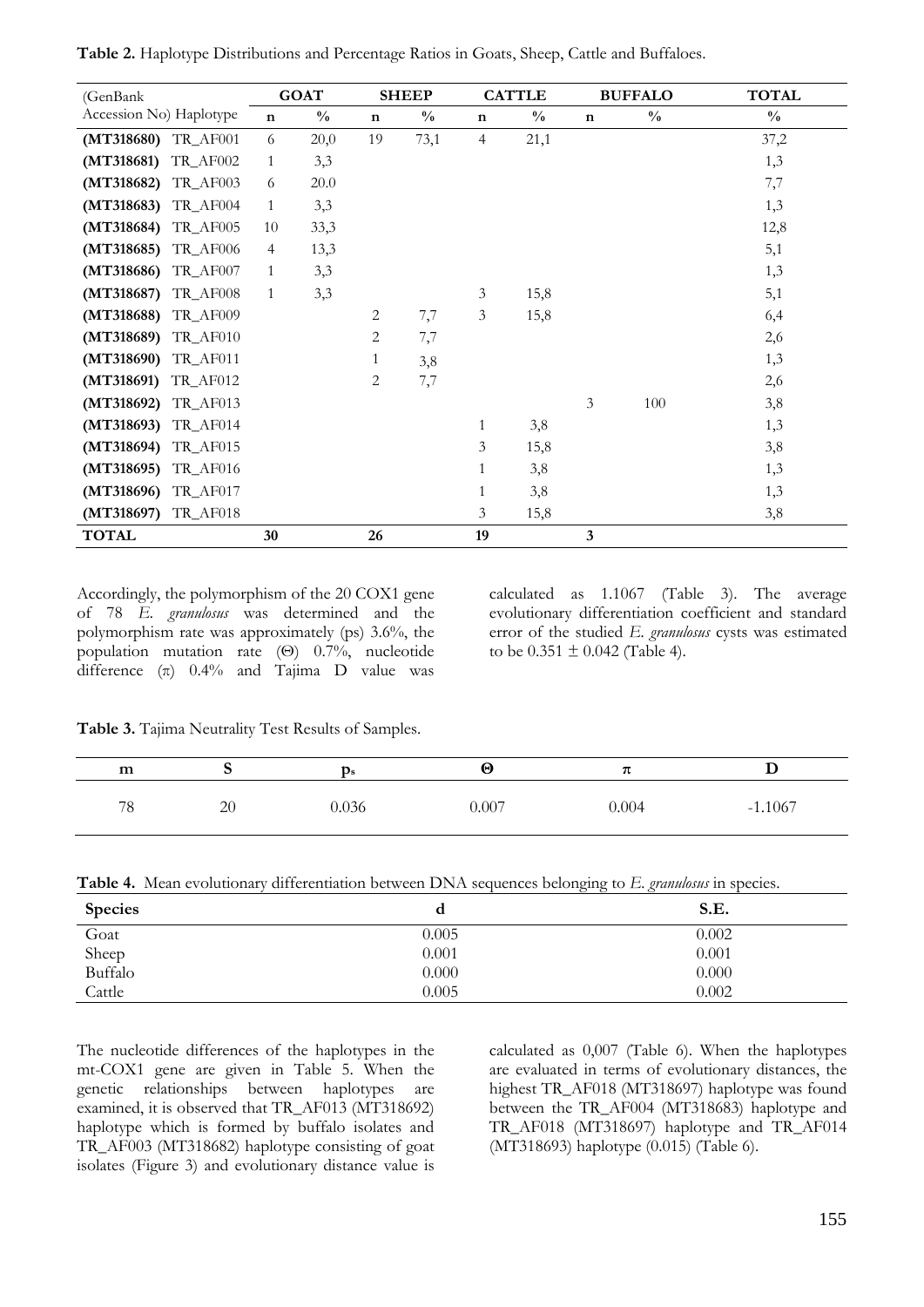|                         |          | $\theta$     | $\theta$ | $\theta$ | 0            | $\theta$ | $\theta$ | $\theta$ | $\theta$     | 0              | $\theta$             | $\theta$ | $\theta$ | $\theta$       | $\overline{0}$ | 1            | 1        | 1            | 1        | 1            |          | $\mathbf{1}$ |
|-------------------------|----------|--------------|----------|----------|--------------|----------|----------|----------|--------------|----------------|----------------------|----------|----------|----------------|----------------|--------------|----------|--------------|----------|--------------|----------|--------------|
|                         |          | 6            | 6        | 6        | 6            | 6        | 7        | 7        | 7            | 8              | 8                    | 8        | 9        | 9              | 9              | $\theta$     | $\Omega$ | $\theta$     | $\theta$ | $\theta$     | $\theta$ | $\theta$     |
| (GenBank                |          | $\mathbf{1}$ | 3        | 6        | 6            | 8        | 1        | 2        | 8            | $\overline{0}$ | 1                    | 5        | 1        | 7              | 8              | $\theta$     | $\theta$ | 2            | 5        | 5            | 8        | 9            |
| Accession No) Haplotype |          | 6            | 3        | 7        | 9            | 4        | 7        | 3        | 4            | $\overline{0}$ | $\theta$             | 5        | 8        | $\overline{2}$ | 6              | $\mathbf{1}$ | 8        | $\theta$     | 6        | 9            | 9        | 9            |
| NC_008075.1             |          | A            | C        | т        | $\mathbf{A}$ | T        | C        | T        | $\mathbf{A}$ | C              | C                    | T        | C        | $\mathbf{A}$   | A              | T            | T        | $\mathbf{A}$ | G        | $\mathbf{A}$ | G        | $\mathbf{A}$ |
| (MT318680) TR_AF001     |          |              |          |          |              |          |          |          |              |                |                      |          |          |                |                |              |          |              |          |              |          |              |
| (MT318681) TR_AF002     |          |              |          |          |              |          |          |          |              |                |                      |          |          |                |                |              |          |              |          |              |          |              |
| (MT318682) TR_AF003     |          |              |          |          |              |          | Т        |          |              |                | T                    | C        | Т        |                |                | C            |          |              |          |              |          |              |
| (MT318683) TR_AF004     |          |              |          |          | G            |          |          |          |              |                |                      | C        |          |                |                |              |          |              |          |              |          |              |
| (MT318684) TR_AF005     |          |              |          |          |              |          |          | G        |              |                |                      |          |          |                |                |              |          |              |          |              |          |              |
| (MT318685) TR_AF006     |          |              |          |          |              |          |          |          |              | G              | T                    | C        |          |                |                | C            |          | G            |          |              |          |              |
| (MT318686) TR_AF007     |          |              |          |          |              |          |          | G        |              | G              | T                    | C        |          |                |                |              |          | G            |          |              |          |              |
| (MT318687)              | TR_AF008 |              |          |          |              |          |          |          |              | T              |                      | C        |          |                |                |              |          |              |          |              |          |              |
| (MT318688) TR_AF009     |          |              |          |          |              |          |          |          |              |                | T                    | C        |          |                |                | C            |          |              |          |              |          |              |
| (MT318689) TR_AF010     |          |              |          |          | G            |          |          |          |              |                |                      | C        |          |                |                |              |          |              |          |              | А        |              |
| (MT318690) TR_AF011     |          |              |          |          |              |          |          | C        |              |                |                      | C        |          |                |                |              |          |              |          |              |          |              |
| (MT318691)              | TR_AF012 | G            |          |          |              |          |          |          |              |                |                      |          |          |                |                |              |          |              |          |              |          |              |
| (MT318692)              | TR_AF013 |              |          |          |              |          |          |          | G            |                | T                    | C        |          |                |                | C            | C        |              |          |              |          |              |
| (MT318693) TR_AF014     |          |              |          |          |              |          |          |          |              |                |                      | C        |          |                |                |              |          |              |          |              |          | G            |
| (MT318694)              | TR_AF015 |              |          |          |              |          |          |          |              |                |                      | C        |          | G              |                |              |          |              | T        |              |          |              |
| (MT318695)              | TR_AF016 |              |          |          |              |          |          |          |              |                | T                    | C        |          |                |                |              |          |              |          |              |          |              |
| (MT318696)              | TR_AF017 |              |          |          |              |          |          |          |              | T              | T                    | C        |          |                |                |              |          |              |          |              |          |              |
| (MT318697) TR_AF018     |          |              | Т        |          |              |          |          |          |              | T              | $\ddot{\phantom{a}}$ | C        |          | $\sim$         | G              |              |          |              |          | G            |          |              |

**Table 5.** Nucleotide differences of haplotypes in mt-COX1 gene zone

**Table 6.** Evolutionary distances between haplotypes

|                 |          |          | AF003              |          |          |          |          |          |          | AF010          | AF011 | AF012              | AF013              | AF014 |          |                 |                    |          |
|-----------------|----------|----------|--------------------|----------|----------|----------|----------|----------|----------|----------------|-------|--------------------|--------------------|-------|----------|-----------------|--------------------|----------|
|                 | TR_AF001 | TR_AF002 | FR.                | TR_AF004 | TR_AF005 | TR_AF006 | TR_AF007 | TR_AF008 | TR_AF009 | Ĕ              | É     | Ĕ                  | E                  | E,    | TR_AF015 | <b>TR_AF016</b> | TR_AF017           | TR_AF018 |
|                 |          |          |                    |          |          |          |          |          |          |                |       |                    |                    |       |          |                 |                    |          |
| <b>TR_AF001</b> | $***$    |          |                    |          |          |          |          |          |          |                |       |                    |                    |       |          |                 |                    |          |
| <b>TR AF002</b> | 0.002    | ***      |                    |          |          |          |          |          |          |                |       |                    |                    |       |          |                 |                    |          |
| <b>TR_AF003</b> | 0.007    | 0.009    | $\ast\!\ast\!\ast$ |          |          |          |          |          |          |                |       |                    |                    |       |          |                 |                    |          |
| TR_AF004        | 0.002    | 0.004    | 0.009              | ***      |          |          |          |          |          |                |       |                    |                    |       |          |                 |                    |          |
| <b>TR_AF005</b> | 0.002    | 0.004    | 0.009              | 0.004    | $***$    |          |          |          |          |                |       |                    |                    |       |          |                 |                    |          |
| <b>TR_AF006</b> | 0.007    | 0.009    | 0.007              | 0.009    | 0.009    | $***$    |          |          |          |                |       |                    |                    |       |          |                 |                    |          |
| <b>TR_AF007</b> | 0.007    | 0.009    | 0.011              | 0.009    | 0.006    | 0.004    | $***$    |          |          |                |       |                    |                    |       |          |                 |                    |          |
| <b>TR_AF008</b> | 0.002    | 0.004    | 0.009              | 0.004    | 0.004    | 0.007    | 0.007    | $***$    |          |                |       |                    |                    |       |          |                 |                    |          |
| <b>TR_AF009</b> | 0.004    | 0.005    | 0.004              | 0.005    | 0.005    | 0.004    | 0.007    | 0.005    | $***$    |                |       |                    |                    |       |          |                 |                    |          |
| <b>TR_AF010</b> | 0.004    | 0.005    | 0.011              | 0.002    | 0.006    | 0.011    | 0.011    | 0.005    | 0.007    | $\ast\ast\ast$ |       |                    |                    |       |          |                 |                    |          |
| <b>TR_AF011</b> | 0.002    | 0.004    | 0.009              | 0.004    | 0.002    | 0.009    | 0.007    | 0.004    | 0.005    | 0.005          | $***$ |                    |                    |       |          |                 |                    |          |
| <b>TR_AF012</b> | 0.002    | 0.004    | 0.009              | 0.004    | 0.004    | 0.009    | 0.009    | 0.004    | 0.005    | 0.006          | 0.004 | $\ast\!\ast\!\ast$ |                    |       |          |                 |                    |          |
| <b>TR_AF013</b> | 0.007    | 0.009    | 0.007              | 0.009    | 0.009    | 0.007    | 0.011    | 0.009    | 0.004    | 0.011          | 0.009 | 0.009              | $\ast\!\ast\!\ast$ |       |          |                 |                    |          |
| <b>TR_AF014</b> | 0.002    | 0.004    | 0.009              | 0.004    | 0.004    | 0.009    | 0.009    | 0.004    | 0.005    | 0.006          | 0.004 | 0.004              | 0.009              | $***$ |          |                 |                    |          |
| <b>TR_AF015</b> | 0.006    | 0.007    | 0.013              | 0.007    | 0.007    | 0.013    | 0.013    | 0.007    | 0.009    | 0.009          | 0.007 | 0.007              | 0.013              | 0.007 | $* * *$  |                 |                    |          |
| <b>TR_AF016</b> | 0.002    | 0.004    | 0.005              | 0.004    | 0.004    | 0.006    | 0.006    | 0.004    | 0.002    | 0.005          | 0.004 | 0.004              | 0.005              | 0.004 | 0.007    | $***$           |                    |          |
| <b>TR_AF017</b> | 0.004    | 0.005    | 0.007              | 0.005    | 0.005    | 0.006    | 0.006    | 0.002    | 0.004    | 0.007          | 0.005 | 0.005              | 0.007              | 0.005 | 0.009    | 0.002           | $\ast\!\ast\!\ast$ |          |
| <b>TR_AF018</b> | 0.007    | 0.009    | 0.015              | 0.009    | 0.009    | 0.013    | 0.013    | 0.005    | 0.011    | 0.011          | 0.009 | 0.009              | 0.015              | 0.009 | 0.013    | 0.009           | 0.00<br>7          | $***$    |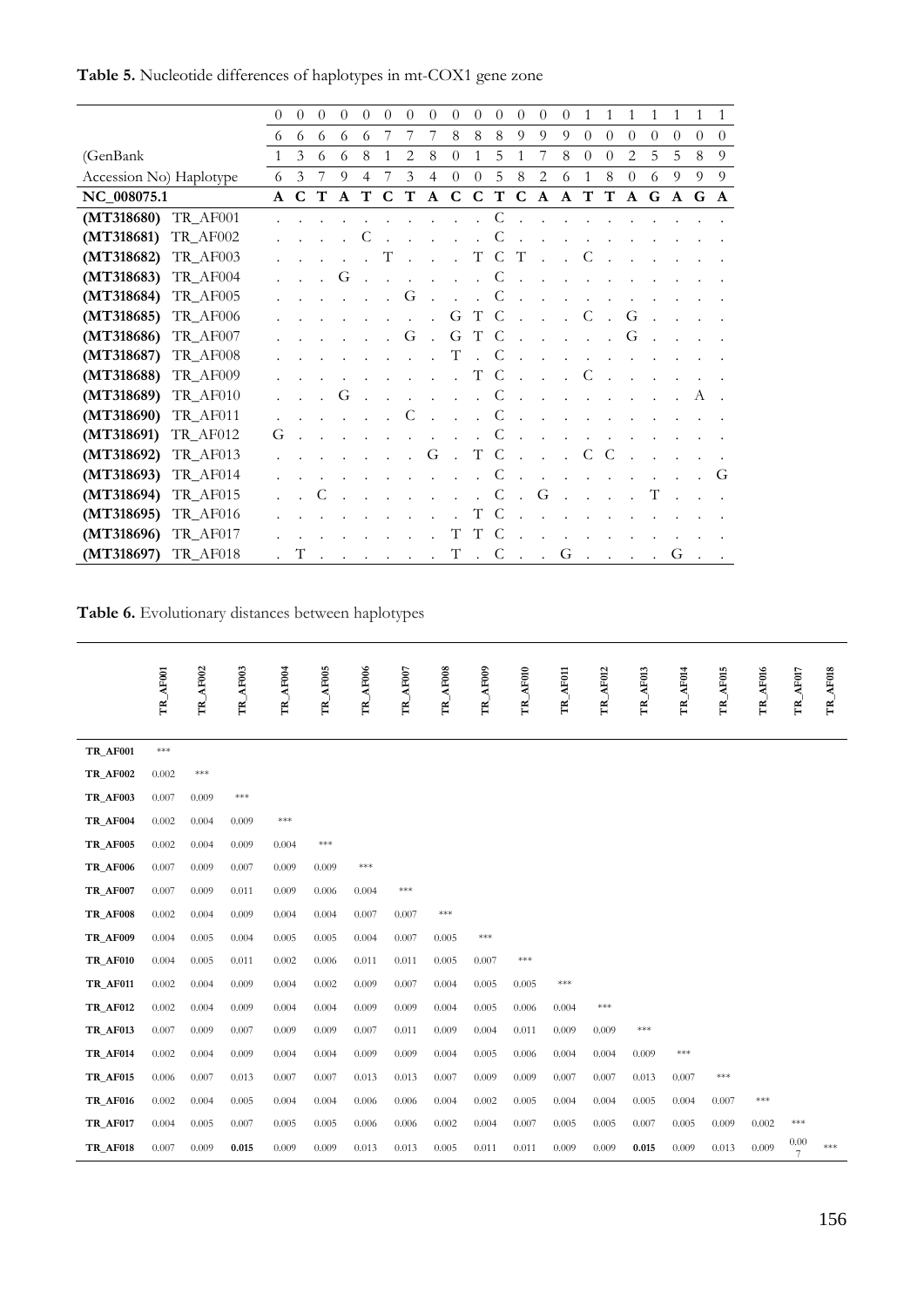

**Figure 3.** UPGMA dendrogram showing relationships of genetic distances between haplotypes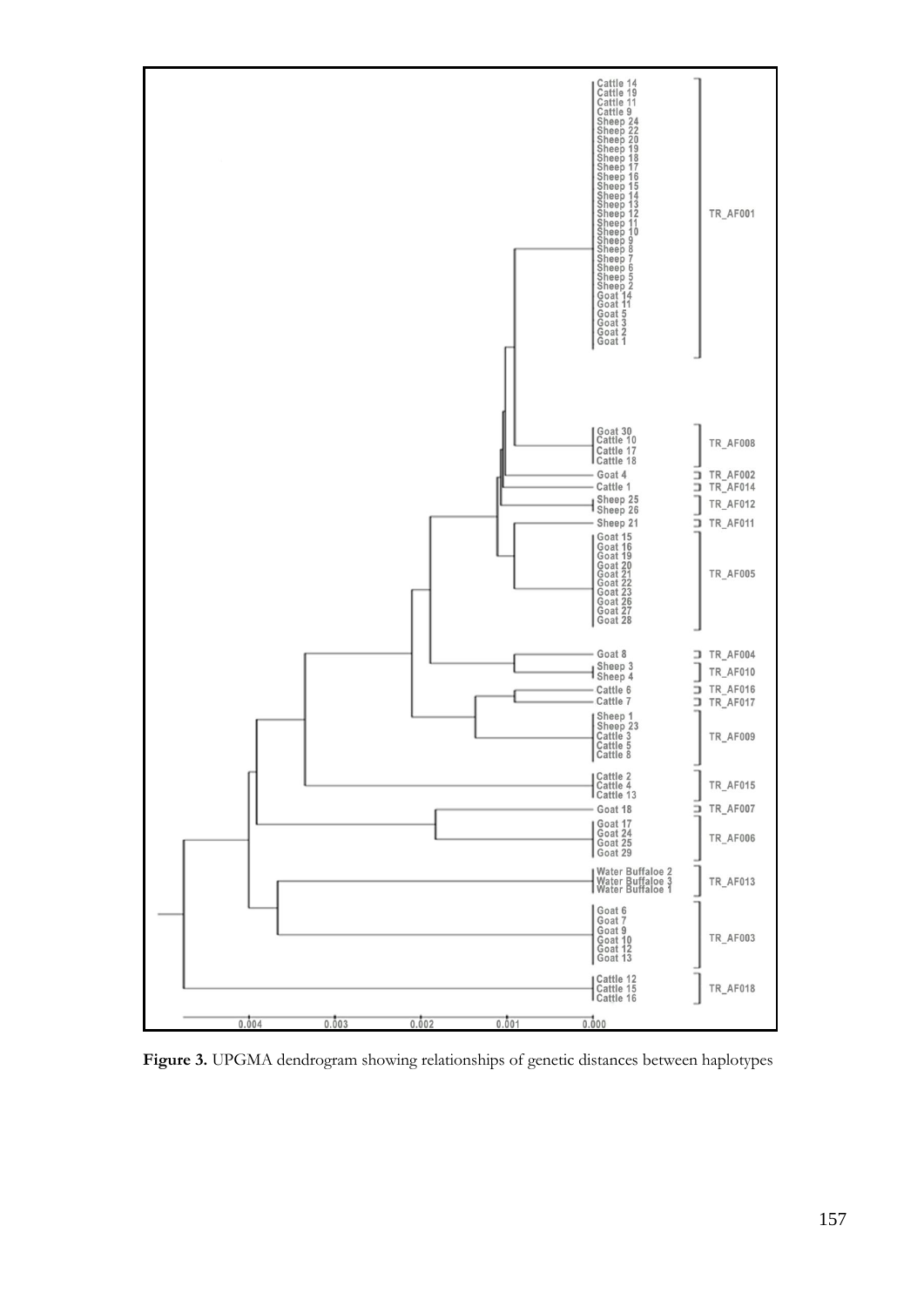#### **DISCUSSION**

Cystic echinococcosis is an important and widespread parasitic zoonosis all over the world and mainly in less developed and developing countries observed in humans and animals caused by the larval stage of the genus Echinococcus (Köse and Sevimli 2008, Cadona and Carmena 2013). Although the last host is usually carnivores like dogs, foxes, jackals, wolves, different strains of the agent can be found in different geographical regions in numerous intermediate host mammals such as cattle, sheep, goats, deer, camels, buffaloes, rabbits, kangaroos, pigs, horses, donkeys able to infect humans (McManus et al. 2003). Studies on *E. granulosus* species have been carried out in different regions of the world by using molecular techniques. These studies are shown in Table 7.

| Country   | Source                  | Gene           | Strain          |
|-----------|-------------------------|----------------|-----------------|
| Spain     | Gonzalez et al., 2002   | $mt-COX1, ND1$ | G1, G7          |
| Bulgaria  | Breyer et al., 2004     | ND1            | G1              |
| Italy     | Capuano et al., 2006    | mt-COX1        | G1, G3          |
| China     | Bart et al., 2006a      | mt-COX1        | G6              |
| Romania   | Bart et al., 2006b      | mt-COX1, ND1   | G1, G2, G7      |
| Greece    | Varcasia et al., 2007   | $mt-COX1, ND1$ | G1, G3, G7      |
| Turkey    | Vural et al., 2008      | mt-COX1        | G1, G3          |
| Turkey    | Snabel et al., 2009     | $mt-COX1, ND1$ | G1, G3, G7      |
| Kenya     | Casulli et al., 2010    | $mt-COX1, ND1$ | G1, G6          |
| Pakistan  | Latif et al., $2010$    | mt-COX1        | G1,G3           |
| Argentina | Soriano et al., 2010    | $mt-COX1$      | G1,G3,G6,G7     |
| Turkey    | Simsek et al., 2010     | mt-COX1        | G1,G3           |
| Turkey    | Beyhan and Umur, 2011   | mt-COX1        | G1, G2, G3      |
| Iran      | Pour et al., 2011       | mt-COX1        | G1,G3           |
| Japan     | Guo et al., 2011        | mt-COX1, ND1   | G1, G2, G3      |
| Mongolia  | Jabbar et al., 2011     | $mt-COX1, ND1$ | G1, G3, G6, G10 |
| India     | Singh et al., 2012      | mt-COX1        | G1,G3           |
| Peru      | Sanchez et al., 2012    | $mt-COX1, ND1$ | G1,G7           |
| Egypt     | Aboelhadid et al., 2013 | $mt-COX1, ND1$ | G1, G7          |
| Palestine | Adwan et al., 2013      | mt-COX1        | G1, G2, G3      |

**Table 7.** DNA sequence analysis studies on *E. granulosus*.

In this study, the ND1 gene zone of the isolates was examined by PCR-RFLP technique and shows that the isolates may have a similar genetic structure and the same strain. The DNA sequence analysis of the mt-COX1 gene of the isolates suggests that all isolates are G1 genotype. As a result of the mutations in the COX1 gene region, 18 different haplotypes have been manifested. Table 1 shows that most haplotypes are from goat and cattle species with eight haplotypes. Five haplotypes have been found in sheep. The presence of fewer haplotypes in sheep is probably explained by sampling in nearby regions. In the analyzes, the TR\_AF005 (MT318684) haplotype (33.3%) found in goats and the frequency of the TR\_AF001 (MT318680) haplotype in sheep and cattle was 21.1% and 73.1%, respectively. The fact that haplotype frequencies vary according to species suggests that the examined animals may have come from the same location. Results in Table 6 confirm this. When Table 6 is examined, it is noted that the frequency of TR\_AF001 (MT318680) haplotype in sheep and cattle is high because of the animals in

Şuhut district and the high frequency of the TR\_AF005 (MT318684) haplotype in goats is caused by animals from Dinar district. The presence of only one haplotype in buffaloes (TR\_AF013 (MT318692)) suggests that the number of buffaloes is low and that the samples may have been collected from the same area or from the same herd. The prevalence of the TR\_AF001 (MT318680) haplotype over the entire Afyonkarahisar province (37.2%) can be explained by the fact that this haplotype is more likely to produce different types of infection than other haplotypes, or that it may be more widely distributed by animal movements.

The results of the study show that *E. granulosus* is a dominant genotype of domestic sheep strain in Afyonkarahisar and the limited number of studies (Vural et al. 2008, Utuk et al. 2008, Beyhan and Umur 2011, Eryıldız and Şakru 2012) in this subject support the study results.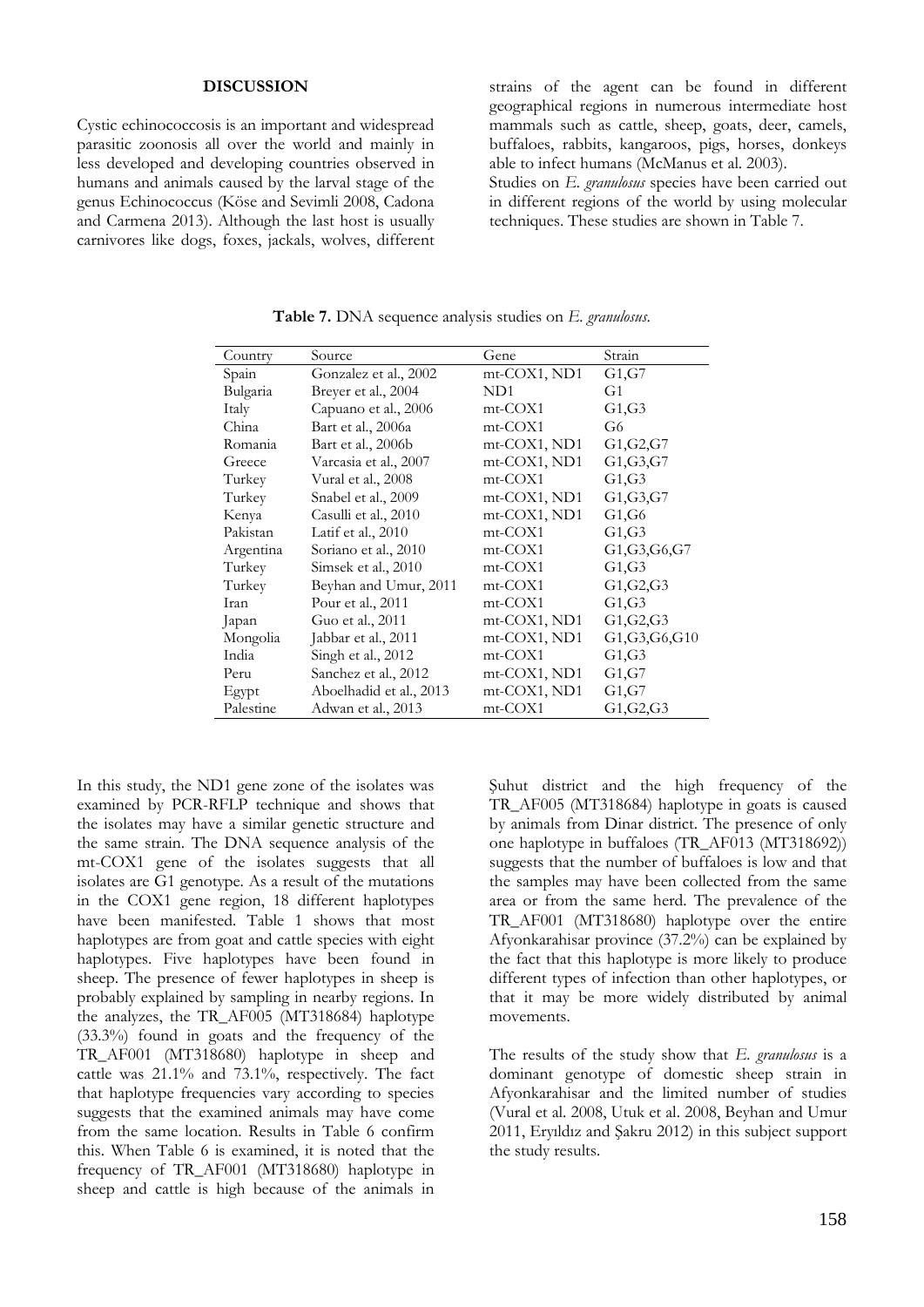#### **CONCLUSION**

A sequencing analysis of the mt-COX1 gene zone of *E. granulosus* was carried out in this study and as a result of the evaluation of the obtained sequence analysis information, the intermediate hosts were found to be infected with the domestic sheep strain (G1) which is accepted to be the most common and most pathogenic strain in Afyonkarahisar region and the World.

# **ACKNOWLEDGMENTS**

*This study was supported by the Scientific Research Projects Coordination Unit of Afyon Kocatepe University (Project number: 12. SAG. BIL. 01).* 

*This study has been approved by the local ethics committee of Afyon Kocatepe University.*

*This article has been summarized from a doctoral dissertation (2014/006) supported by Afyon Kocatepe University Scientific Research Projects Coordination Unit (12. SAĞ. BİL. 01) and accepted by Afyon Kocatepe University Institute of Health Sciences and was presented as a poster in the 19th National Parasitology Congress (Erzurum-2015).*

**Conflict of interest:** The authors declare that they have no conflict of interest.

#### **REFERENCES**

- **Aboelhadid SM, El-Dakhly KM, Yanai T, Fukushi H, Hasanin KM.** Molecular Characterization of Echinococcus granulosus in Egyptian. Vet Parasitol. 2013; 193: 292-296.
- **Adwan G, Adwan K, Bdir S, Abuseir S.** Molecular Characterization of Echinococcus granulosus Isolated from Sheep in Palestine. Exp Parasitol. 2013; 134: 195- 199.
- **Ayaz E, Tınar R**. Cestoda. In: Tınar R (ed) Helmintoloji, 1st edn. Nobel yayınevi, Ankara. 2006; pp 103-213.
- **Barış İ, Şahin A, Bilir N, Kalyoncu F, Emri S, Barış B, Çapur S, Selçuk T**. Hidatik Kist Hastalığı ve Türkiye'deki Konumu. Türkiye Akciğer Hastalıkları Vakfı Yayını No: 1 Ankara. 1989
- **Bart JM, Abdukader M, Zhang YL, Lin RY, Wang YH, Nakao M, Ito A, Craig PS, Piarroux R, Vuitton DA, Wen H**. Genotyping of Human Cystic Echinococcosis in Xinjiang, PR China. Parasitology. 2006a; 133(5): 571-579.
- **Bart JM, Morariu S, Knapp J, Ilie MS, Pitulescu M, Anghel A, Cosoroaba I, Piarroux R**. Genetic Typing of Echinococcus granulosus in Romania. Parasitol Res. 2006b; 98: 130-137.
- **Beyhan YE, Umur Ş**. Molecular Characterization and Prevalence of Cystic Echinococcosis in Slaughtered Water Buffaloes in Turkey. Vet Parasitol. 2011; 181: 174- 179.
- **Boom R, Sol CJA, Salimans MMM, Jansen CL, Wertheim-Van Dillen PME, Van Der Noorda J**. Rapid and Simple Method for Purification of Nucleic Acids. J Clin Microbiol. 1990; 28(3): 495-503.
- **Bowles J, McManus DP**. Rapid discrimination of *Echinoccus*  specises and strains using a polymerase chain reactionbased RFLP method. Mol Biochem Parasitol. 1993; 57: 231–240.
- **Breyer I, Georgieva D, Kurdova R, Gottstein B.** Echinococcusgranulosus Strain Typing in Bulgaria: The G1 Genotype is Predominant in Intermediate and Definitive Wild Hosts. Parasitol Res. 2004; 93: 127-130
- **Cadona GA, Carmena D.** A Review of The Global Prevalence, Molecular Epidemiology and Economics of Cystic Echinococcus In Production Animals. Vet Parasitol. 2013; 192: 10-32.
- **Capuano F, Rinaldi L, Maurelli MP, Perugini AG, Veneziano V, Garippa G, Genchi C, Musella V, Cringoli G.** Cystic echinococcocosis in water buffaloes: epidemiological survey and molecular evidence of ovine (G1) and buffalo (G3) strains. Vet Parasitol. 2006; 137: 262-268.
- **Casulli A, Zeyhle E, Brunetti E, Pozio E, Meroni V, Genco F, Filice C.** Molecular Evidence of the Camel Strain (G6 Genotype) of *Echinococcusgranulosus* in humans from Turkana, Kenya. Trans Roy Soc Trop Med Hyg. 2010; 104: 29-32.
- **Dalimi A, Motamedi GH, Hosseni M, Mohammadian B, Malaki H, Ghamari Z, Far GF.** Echinococcosis/ hydatidosis in western Iran. Vet Parasitol. 2002; 105: 161–171.
- **Eckert J, Thompson RCA.** IntraspesificVarition of Echinococcus granulosus and Related Species with Emphises on their Infectivity to Humans. Acta Trop. 1997; 64: 19-34.
- **Eryıldız, C., Şakru, N.** Molecular Characterization of Human and Animal Isolates of Echinococcus granulosus in the Thrace Region, Turkey. Balkan Med J. 2012; 29: 261-267.
- **Gıcık Y, Arslan MÖ, Kara M, Köse M.** Kars ilinde Kesilen Sığır ve Koyunlarda Kistik Ekinokokkozisin Yaygınlığı. Türkiye Parazitol Derg. 2004; 28(3): 136-139.
- **Gonzalez LM, Daniel-Mwambete K, Montero E, Rosenzvit MC, McManus DP, Garate T, Cuesta-Bandera C.** Further Molecular Discrimination of Spanish Strains of Echinococcus granulosus. Exp Parasitol. 2002; 102: 46-56
- **Guo ZH, Kubo M, Kudo M, Nibe K, Horii Y, Nonaka N.** Growth and Genotypes of Echinococcus granulosus Found in Cattle Imported from Australia and Fattened in Japan. Parasitol Int. 2011; 60: 498-502.
- **Haag KL, Zaha A, Araujo AM, Gottstein B.** Reduced Genetic Variability within Coding and Non-coding Regions of the Echinococcus multilocularis Genome. Parasitology. 1997; 115: 521-529.
- **Hall TA.** BioEdit: A User-Friendly Biological Sequence Alignment Editor and Analysis Program for Windows 95/98/NT. Nucleic Acids Symposium Series. 1999; 41: 95-98.
- **Höss M, Paabo S.** DNA extraction from Pleistocene bones by a silica-based purification method. Nucleic Acids Res. 1993; 21(16): 3913-3914. (Bu kaynak metin içinde kullanılmamıştır.)
- 159 **Jabbar A, Narankhajid M, Nolan MJ, Jex AR, Campbell BE, Gasser RB.** A First İnsight into the Genotypes of